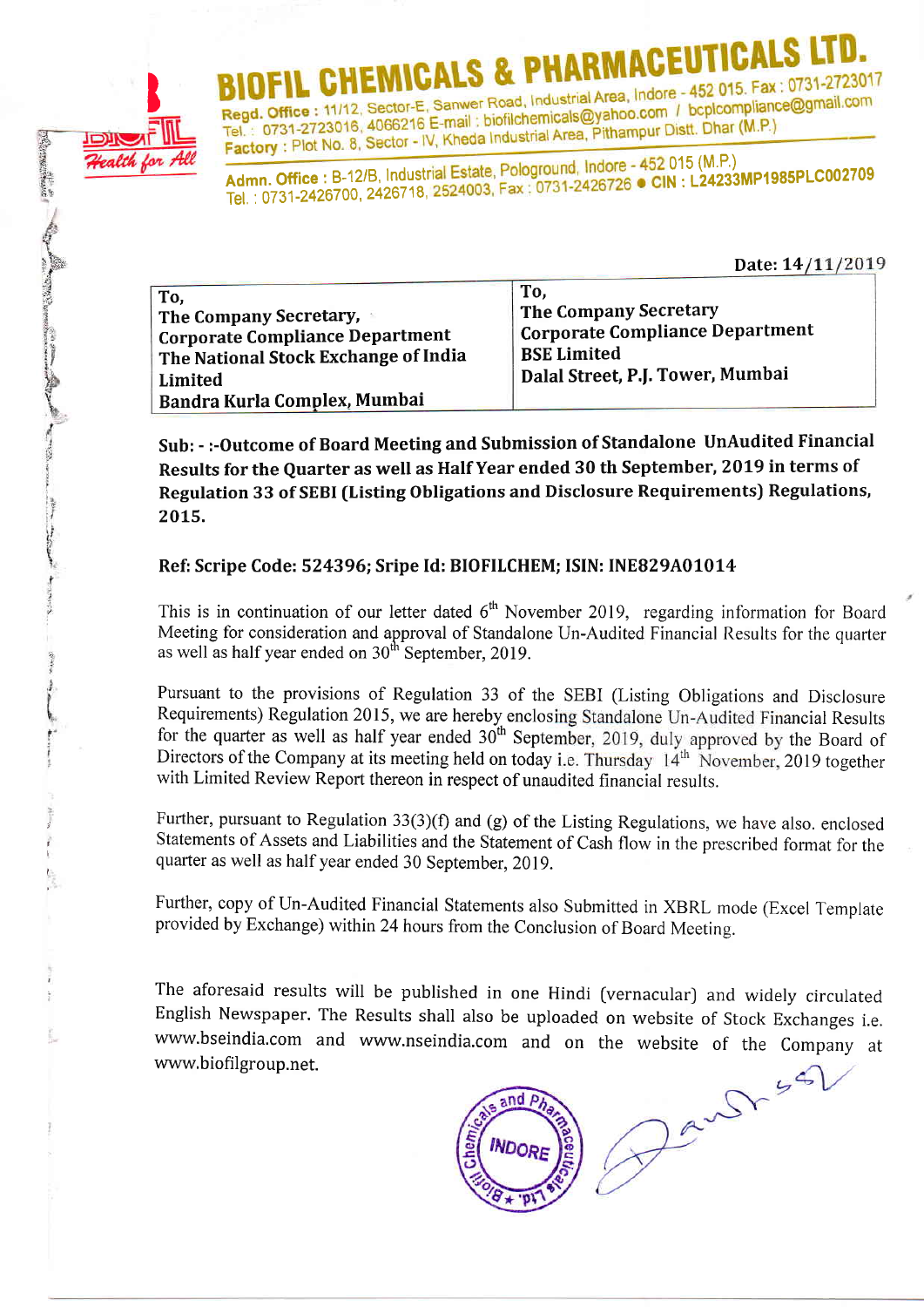The Meeting of the Board of Directors commenced at 6.00 P.M. and concluded at 7:30 P.M. Kindly take above said financial results for your reference and record. Thanking you. Yours Faithfully,

Thanking You,

ļ.

**CITY SHOW:** 

Mary 1381 and

states which

訓

and the most of

**Yours faithfully** For Biofil Chemicals and Pharmaceuticals Limited

a ssk Land

**Ramesh Shah Managing Director** DIN:00028819

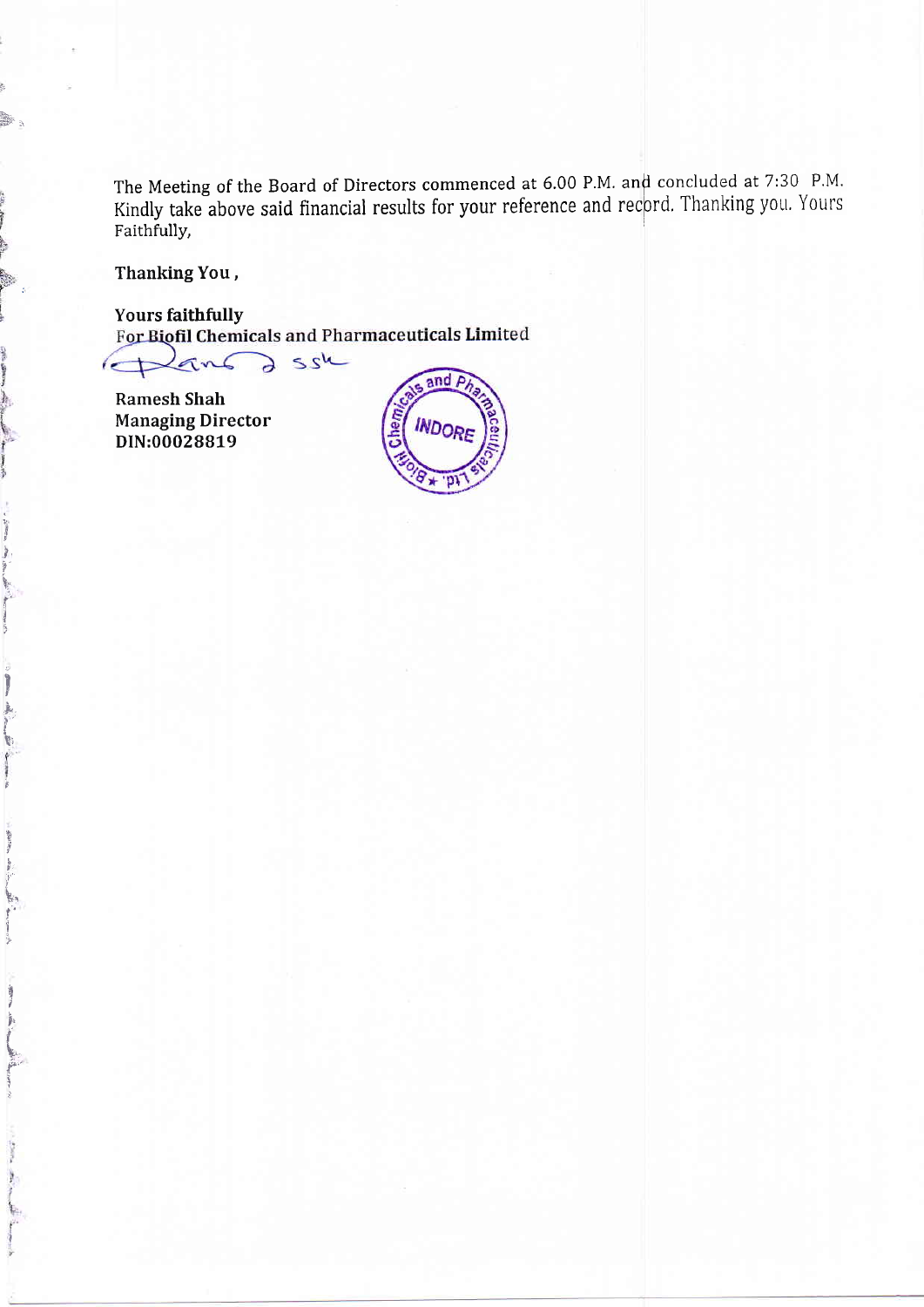## **Biofil Chemicals and Pharmaceuticals Limited**

11/12, Sector-'E' Sanwer Road, Industrial Area, Indore (M.P.) CIN L24233MP1985PLC002709

Email Id:bcplcompliance@gmail.com Phone No. 0731-2426718, 2723016-17

UNAUDITED FINANCIAL RESULTS FOR THE QUARTER AND HALF YEAR ENDED 30TH SEPTEMBER, 2019

|                         | UNAUDITED FINANCIAL RESULTS FOR THE QUARTER AND HALF YEAR ENDED SUIT SET IERROCH, 2015                                                               |                                   |                                                |                                                                             |                                                                           | (Amount in Lakhs except EPS)                                              |                                                             |
|-------------------------|------------------------------------------------------------------------------------------------------------------------------------------------------|-----------------------------------|------------------------------------------------|-----------------------------------------------------------------------------|---------------------------------------------------------------------------|---------------------------------------------------------------------------|-------------------------------------------------------------|
|                         |                                                                                                                                                      |                                   | Quarter Ended                                  |                                                                             | <b>Half Year Ended</b>                                                    |                                                                           |                                                             |
|                         | <b>Particulars</b>                                                                                                                                   | 3 months<br>ended<br>(30/09/2019) | Preceding<br>3 months<br>ended<br>(30/06/2019) | Correspondi<br>ng 3 months<br>ended in the<br>previous year<br>(30/09/2018) | Year to date<br>figures for<br>current<br>period<br>ended<br>(30/09/2019) | Year to date<br>figures for<br>the previous<br>vear ended<br>(30/09/2018) | <b>Audited for</b><br>the year<br>ended<br>March 31<br>2019 |
|                         |                                                                                                                                                      | Un-audited                        | Un-audited                                     | Un-audited                                                                  | Un-audited                                                                | <b>Un-audited</b>                                                         | <b>Audited</b>                                              |
|                         | Revenue from Operation                                                                                                                               | 1162.88                           | 159.41                                         | 213.60                                                                      | 1322.29                                                                   | 636.01                                                                    | 2312.85                                                     |
| H                       | Other Income                                                                                                                                         | 3.36                              | 1:11                                           | 2.00                                                                        | 4.47                                                                      | 3.66                                                                      | 10.12                                                       |
| ш                       | Total Revenue (I + II)                                                                                                                               | 1166.24                           | 160.52                                         | 215.61                                                                      | 1326.77                                                                   | 639.67                                                                    | 2322.98                                                     |
| M                       | <b>Expenses</b>                                                                                                                                      |                                   |                                                |                                                                             |                                                                           |                                                                           | 77.27                                                       |
|                         | (a) Cost of materials consumed                                                                                                                       | 97.60                             | 86.67                                          | 20.52                                                                       | 184.27                                                                    | 32.81                                                                     | 1904.95                                                     |
|                         | (b) Purchases of stock-in-trade                                                                                                                      | 2119.94                           | 25.03                                          | 864.49                                                                      | 2144.97                                                                   | 1277.63                                                                   |                                                             |
|                         | (c) Changes in inventories of finished goods, work-in-<br>progress and stock-in-trade                                                                | (1, 205.14)                       | (13.95)                                        | (738.74)                                                                    | (1,219.09)                                                                | (798.14)                                                                  | 17.04<br>89.22                                              |
|                         | (d) Employee benefits expense                                                                                                                        | 21.46                             | 18.97                                          | 20.19                                                                       | 40.43                                                                     | 41.39                                                                     |                                                             |
|                         | (e) Finance Cost                                                                                                                                     | 3.27                              | 3.59                                           | 3.92                                                                        | 6.86                                                                      | 7.79                                                                      | 16.03                                                       |
|                         | (f) Depreciation and Amortisation Expense                                                                                                            | 9.45                              | 9.13                                           | 7.11                                                                        | 18.58                                                                     | 14.60                                                                     | 36.51                                                       |
|                         | (g) Other expenses                                                                                                                                   | 40.53                             | 27.19                                          | 27.64                                                                       | 67.72                                                                     | 46.72                                                                     | 122.12                                                      |
|                         | <b>Total expenses (IV)</b>                                                                                                                           | 1087.11                           | 156.64                                         | 205.13                                                                      | 1243.75                                                                   | 622.79                                                                    | 2263.15                                                     |
| V                       | Profit (Loss) before exceptional items and tax (III-IV)                                                                                              | 79.13                             | 3.89                                           | 10.48                                                                       | 83.02                                                                     | 16.88                                                                     | 59.83                                                       |
| M                       | <b>Exceptional Items</b>                                                                                                                             | 0.00                              | 0.00                                           | 0.00                                                                        | 0.00                                                                      | 0.00                                                                      | 0.00                                                        |
| <b>VII</b>              | Profit (Loss) before tax (V - VI)                                                                                                                    | 79.13                             | 3.89                                           | 10.48                                                                       | 83.02                                                                     | 16.88                                                                     | 59.83                                                       |
| VIII                    | Tax expense:                                                                                                                                         |                                   |                                                |                                                                             |                                                                           |                                                                           |                                                             |
|                         | (1) Current tax                                                                                                                                      | 0.00                              | 0.00                                           | 0.00                                                                        | 0.00                                                                      | 0.00                                                                      | 11.60                                                       |
|                         | (2) Deferred tax Credit/(Charge)                                                                                                                     | 0.00                              | 0.00                                           | 0.00                                                                        | 0.00                                                                      | 0.00                                                                      | 0.00                                                        |
| IX                      | Profit (Loss) for the period from continuing operation<br>VII-VIII)                                                                                  | 79.13                             | 3.89                                           | 10.48                                                                       | 83.02                                                                     | 16.88                                                                     | 48.23                                                       |
| $\overline{\mathsf{x}}$ | Profit (Loss) for the period for dis-continued operation                                                                                             | 0.00                              | 0.00                                           | 0.00                                                                        | 0.00                                                                      | 0.00                                                                      | 0.00                                                        |
| X1                      | Tax expenses of discontinued operation                                                                                                               | 0.00                              | 0.00                                           | 0.00                                                                        | 0.00                                                                      | 0.00                                                                      | 0.00                                                        |
| XII                     | Profit/(loss) from Discontinued operations (after tax) (X-<br>XI)                                                                                    | 0.00                              | 0.00                                           | 0.00                                                                        | 0.00                                                                      | 0.00                                                                      | 0.00                                                        |
| XIII                    | Profit (Loss) for the period (IX+XII)                                                                                                                | 79.13                             | 3.89                                           | 10.48                                                                       | 83.02                                                                     | 16.88                                                                     | 48.23                                                       |
| XIV                     | Other Comprehensive Income                                                                                                                           | 0.00                              | 0.00                                           | 0.00                                                                        | 0.00                                                                      | 0.00                                                                      | 0.00                                                        |
|                         | A) (I) Items that will not be reclassified to Profit or Loss<br>(II) Income Tax relating to items that will not be reclassified<br>to Profit or Loss | 0.00                              | 0.00                                           | 0.00                                                                        | 0.00                                                                      | 0.00                                                                      | 0.00                                                        |
|                         | B) (i) Items that will be reclassified to Profit or Loss<br>(II) Income Tax relating to items that will be reclassified to                           | 0.00                              | 0.00                                           | 0.00                                                                        | 0.00                                                                      | 0.00                                                                      | 0.00                                                        |
|                         | Profit or Loss                                                                                                                                       |                                   |                                                |                                                                             |                                                                           |                                                                           |                                                             |
| χv                      | Total Comprehensive Income for the period (XIII + XIV)<br>(Comprising Profit or Loss and other Comprehensive<br>income for the period)               | 79.13                             | 3.89                                           | 10.48                                                                       | 83.02                                                                     | 16.88                                                                     | 48.23                                                       |
| <b>XVI</b>              | Paid-Up equity share capital (face value of Rs 10/-<br>each)                                                                                         | 1627.38                           | 1627.38                                        | 1627.38                                                                     | 1627.38                                                                   | 1627,38                                                                   | 1627.38                                                     |
| XVII                    | Reserves (Excluding Revaluation Reserve)                                                                                                             |                                   |                                                |                                                                             |                                                                           |                                                                           | (638.63)                                                    |
| <b>XVIII</b>            | Earnings per equity shares (for continuing operation):                                                                                               |                                   |                                                |                                                                             |                                                                           |                                                                           |                                                             |
|                         | (1) Basic (Rs)                                                                                                                                       | 0.49                              |                                                | 0.06<br>0.02                                                                | 0.51                                                                      | 0.10                                                                      | 0.30                                                        |
|                         | $(2)$ Diluted $(Rs)$ .                                                                                                                               | 0.49                              |                                                | 0.06<br>0.02                                                                |                                                                           | 0.10<br>0.51                                                              | 0.30                                                        |

(2) Diluted (Rs) 1. The above unaudited results for the Quarter and half year ended September 30, 2019 were reviewed and recommended by the Audit Committee and approved by the Board of Directors in it's meeting held on 14.11.2019. The above results have been revieved by statutory Auditors of the company in terms of Regulation 33 of the SEBI (Listing Obligations and Disclosure Requirements) Regulations, 2015. The Company's Management has exercised necessary due diligence to ensure that the financial results provide a true and fair view of its affairs.

and  $\rho$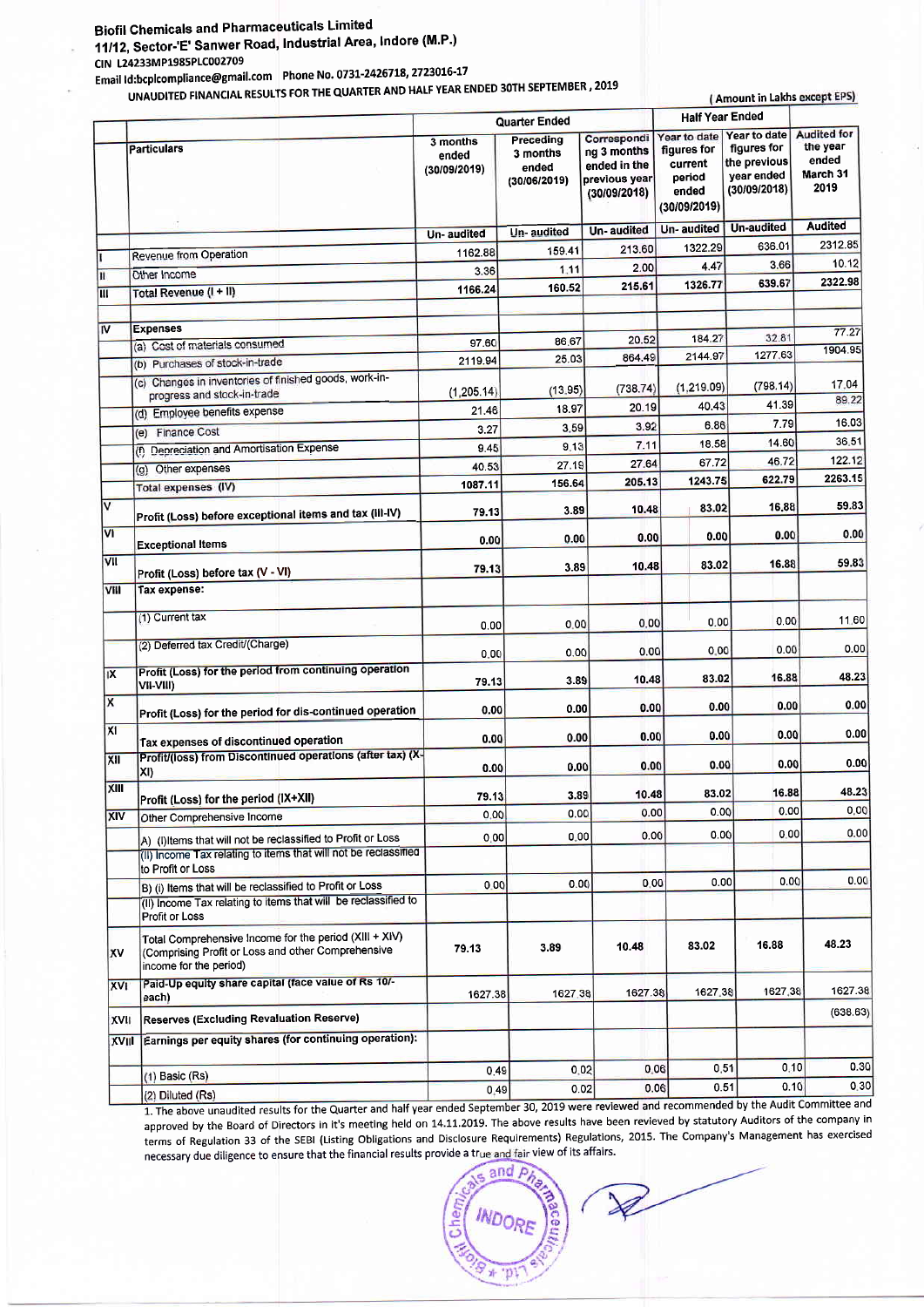2. The Company has reported segment wise information as per Accounting Standard (AS-17). The Operations of the company are conducted within India, 2. The Company has reported segment wise information as per Accounting Standard (A3-17). The operations of the<br>there is no separate reportable geographical segment and the company reported the following business segments

I. Pharma Product

II. Chemicals Division

III. Plastic Division

3. This statement has been prepared in accordance with the companies (lndian Accounting Standards) Rules, 2015 (lnd AS) prescribed under section <sup>133</sup> of the Companies Act, 2013 an{ other recognised accounting practices and policies to the extent applicable'

4.The figures of the previous period / year have been re-stated/ re-grouped / re-arranged/ reclassified and / or recasted wherever found necessary.

s.The aforesaid un-audited financial Results will be uploaded on the company's website www.biofilgroup.net and will also be available on the websites of the Stock exchanges i.e. www.qseindia.com and www.nseindia.com for the benefit of shareholders and investors'

6. The Company has adotpted IND AS 116 "Leases" effective from 01.04.2019 and applied standard to its Leases'

7. Pursuant to Regulation 33(3)(f) and (g) of the Listing Regulations Statements of Assets and Liabilities and the Statement of Cash flow in the prescribed format for the half year ended  $30$ th September, 2019 is enclosed herewith.

Date: 14-11-2019 Place : Indore



FOR Biofil Chemicals & Pharmaceuticals Limited

 $\pi$ a ssh RAMESH SHAH MANAGING DIRECTOR ( DIN: 000288191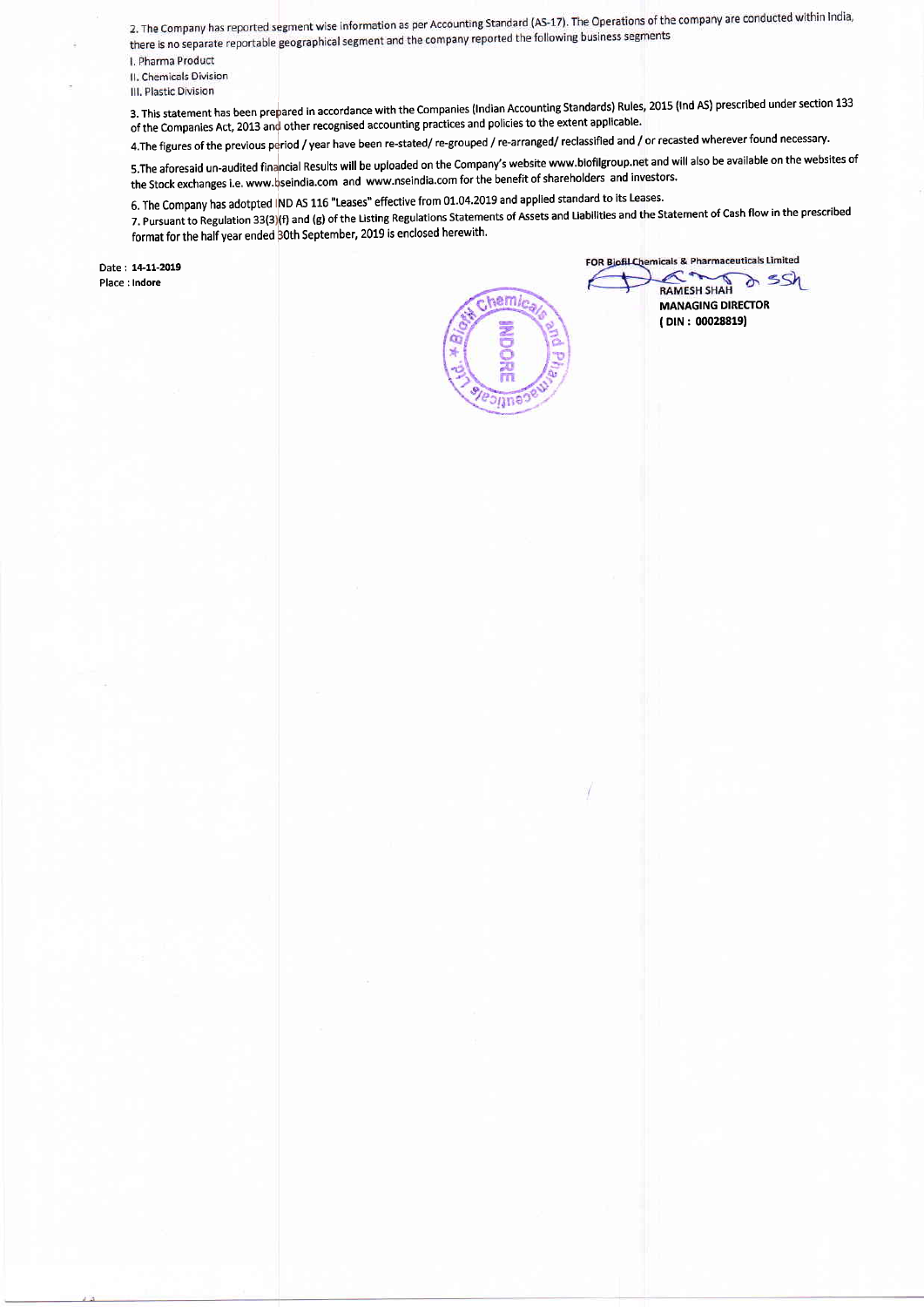#### Biofil Chennicals and Pharmaceuticals Limited 11/12, Sector-'E' Sanwer Road, Industrial Area, Indore (M.P.)

CIN L24233MP1985PLC002709 Emaif f d:bcplcompliance@gmail.com Phone No' O73t-24267L8' 2723oL6-17

# Segmentwise Revenue, Results an capital Employed for year half year ended 30th sept <sup>2019</sup>

|              |                                                                               |                      |                  |                 | (Amount in Lakhs)      |                 |                |  |
|--------------|-------------------------------------------------------------------------------|----------------------|------------------|-----------------|------------------------|-----------------|----------------|--|
|              | <b>Segment Revenue</b>                                                        | <b>Quarter Ended</b> |                  |                 | <b>Half Year Ended</b> |                 |                |  |
| S.No.        |                                                                               | Sep 30,              | June 30,         | Sep 30,         | Sep 30,                | Sep 30,         | 31 March       |  |
|              |                                                                               | 2019                 | 2019             | 2018            | 2019                   | 2018            | 2019           |  |
|              |                                                                               | <b>Reviewed</b>      | <b>Reviewed</b>  | <b>Reviewed</b> | <b>Reviewed</b>        | <b>Reviewed</b> | <b>Audited</b> |  |
|              | <b>Segment Revenue</b>                                                        | 30.09.2019           | 30-06-2019       | 30.09.2018      | 30.09.2019             | 30.09.2018      | 31.03.2019     |  |
| $\mathbf{1}$ | Pharma Unit                                                                   | 998.46               | 55.59            | 147.85          | 1,054.05               | 529.28          | 1,053.13       |  |
|              | <b>Chemicals Division</b>                                                     | 164.42               | 103.82           | 65.75           | 268.24                 | 106.73          | 180.02         |  |
|              |                                                                               | 0.00                 | 0.00             | 0.00            | 0.00                   | 2.84            | 2.84           |  |
|              | <b>Plastic Division</b>                                                       | 2.32                 | 1.11             | 2.00            | 3.43                   | 3.66            | 10.07          |  |
|              | Other<br><b>Gross Turnover</b>                                                | 1,165.20             | 160.52           | 215.61          | 1,325.73               | 642.52          | 1,246.07       |  |
|              |                                                                               |                      |                  |                 |                        |                 |                |  |
|              | 2 Segment Results                                                             |                      |                  |                 |                        |                 |                |  |
|              | <b>Pharma Unit</b>                                                            | 67.82                | 8.06             | 12.90           | 75.88                  | 17.52           | 56.31          |  |
|              | <b>Chemicals Division</b>                                                     | 14.57                | 2.96             | 5.20            | 17.53                  | 11.89           | 26.91          |  |
|              |                                                                               | (1.06)               | (3.56)           | (3.88)          | (4.63)                 | (4.95)          | (4.01)         |  |
|              | <b>Plastic Division</b>                                                       |                      | 0.00             |                 | 0.00                   | 0.00            | (8.41)         |  |
|              | Other                                                                         |                      |                  |                 |                        |                 |                |  |
|              |                                                                               | 81.33                | 7.45             | 14.23           | 88.79                  | 24.46           | 70.79          |  |
|              | <b>Total Segment Profit Before Tax</b>                                        |                      |                  |                 |                        |                 |                |  |
|              |                                                                               | 1.04                 | 0.00             |                 | 1.04                   | 0.00            | 3.03           |  |
|              | Interest Income                                                               | 3.25                 | 3.56             | 3.75            | 6.81                   | 7.58            | 15.00          |  |
|              | Interest Expenses                                                             |                      |                  |                 |                        |                 |                |  |
|              | Other Unallocable Income net of Expenditure                                   | 79.13                | 3.89             | 10.48           | 83.02                  | 16.88           | 58.82          |  |
|              | <b>Profit Before Tax</b>                                                      |                      |                  |                 |                        |                 |                |  |
|              |                                                                               | 0.00                 | 0.00             | 0.00            | 0.00                   | 0.00            | 11.30          |  |
|              | Provision for current tax                                                     | 0.00                 | 0.00             | 0.00            | 0.00                   | 0.00            | 0.45           |  |
|              | Item Related Earlier Year                                                     |                      |                  | 10.48           | 83.02                  | 16.88           | 47.07          |  |
|              | <b>Profit After Tax</b>                                                       | 79.13                | 3.89             |                 |                        |                 |                |  |
|              |                                                                               |                      |                  |                 |                        |                 |                |  |
| 3            | <b>Capital Employed</b>                                                       |                      |                  |                 |                        |                 |                |  |
|              | <b>Segment Assets (A)</b>                                                     | 3,424.07             | 1,340.63         | 1,601.67        | 3,424.07               | 1,601.67        | 1,485.86       |  |
|              | <b>Pharma Division</b>                                                        | 1,073.39             | 1,014.01         | 959.84          | 1,073.39               | 959.84          | 866.71         |  |
|              | <b>Chemicals Division</b>                                                     | 51.11                | 50.05            | 120.70          | 51.11                  | 120.70          | 62.89          |  |
|              | <b>Plastic Division</b>                                                       |                      |                  |                 |                        |                 |                |  |
|              | Other                                                                         | 4,548.57             | 2,404.69         | 2,682.21        | 4,548.57               | 2,682.21        | 2,415.46       |  |
|              | Total (A)                                                                     |                      |                  |                 |                        |                 |                |  |
|              |                                                                               |                      |                  |                 |                        |                 |                |  |
|              | <b>Segment Liabilities (B)</b>                                                |                      | 735.37           | 1,079.07        | 2,762.38               | 1,079.07        | 898.26         |  |
|              | <b>Pharma Division</b>                                                        | 2,762.38             |                  | 64.29           | 175.91                 | 64.29           | 41.52          |  |
|              | <b>Chemicals Division</b>                                                     | 175.91<br>143.71     | 180.20<br>150.79 | 166.03          | 143.71                 | 166.03          | 158.96         |  |
|              | <b>Plastic Division</b>                                                       |                      |                  |                 | 0.00                   | 0.00            |                |  |
|              | Other                                                                         |                      |                  | 1,309.39        | 3,082.00               | 1,309.39        | 1,098.74       |  |
|              | Total (B)                                                                     | 3,082.00             | 1,066.35         |                 |                        |                 |                |  |
|              | <b>Total Capital Employed (Segment Assets-</b>                                |                      |                  |                 |                        |                 |                |  |
|              | <b>Segment Liabilities)</b>                                                   |                      |                  |                 |                        |                 |                |  |
|              | Pharma Division                                                               | 661.69               | 605.27           | 522.60          | 661.69                 | 522.60          | 587.60         |  |
|              | <b>Chemicals Division</b>                                                     | 897.48               | 833.81           | 895.56          | 897.48                 | 895.56          | 825.19         |  |
|              | <b>Plastic Division</b>                                                       | (92.60)              | (100.74)         | (45.33)         | (92.60)                | (45.33)         | (96.07)        |  |
|              | Other                                                                         | 0.00                 | 0.00             | 0.00            | 0.00                   | 0.00            | 0.00           |  |
|              | <b>Total Capital Employed (Segment Assets-</b><br><b>Segment Liabilities)</b> | 1,466.57             | 1,338.34         | 1,372.83        | 1,466.57               | 1,372.83        | 1,316.73       |  |

DATE : 14-11-2019 PLACE : INDORE



BIOFIL CHEMICALS & PHARMACEUTICALS LTD.

 $55h$ 

**RAMESH SHAH** MANAGING DIRECTOR DIN:00028819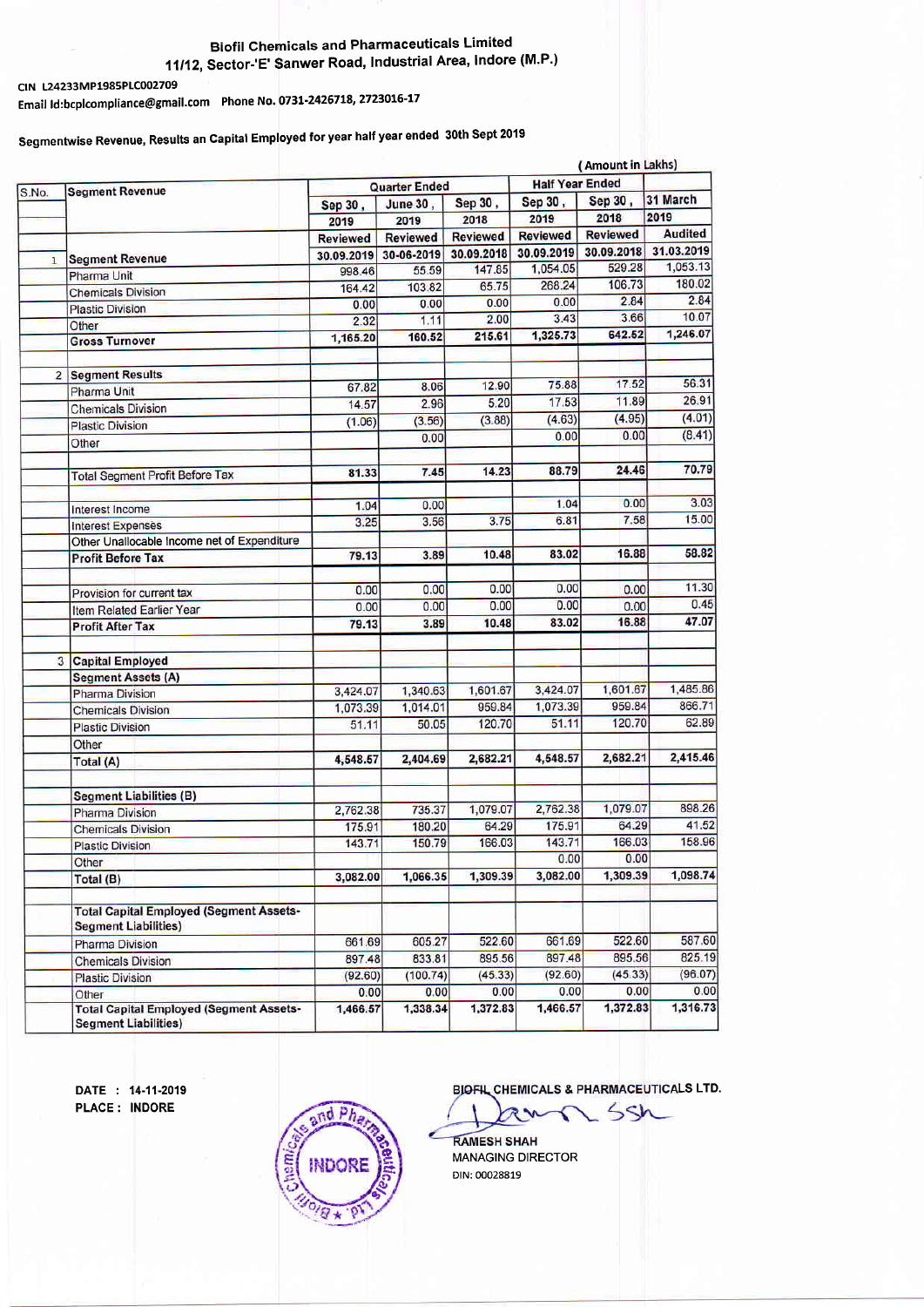#### **Biofil Chemicals and Pharmaceuticals Limited** 11/12, Sector-'E' Sanwer Road, Industrial Area, Indore (M.P.) CIN L24233MP1985PLC002709 Email Id:bcplcompliance@gmail.com Phone No. 0731-2426718, 2723016-17

Statement of Assets & Liabilities for half year ended as on 30th Septemeber, 2019

|              | (Amount in Lakhs)                                                                           |                  |                  |  |  |  |
|--------------|---------------------------------------------------------------------------------------------|------------------|------------------|--|--|--|
|              |                                                                                             | <b>Unaudited</b> | <b>Audited</b>   |  |  |  |
|              | Particulars                                                                                 | As at 30/09/2019 | As at 31/03/2019 |  |  |  |
| A            | <b>ASSETS</b>                                                                               |                  |                  |  |  |  |
| $\mathbf{1}$ | Non-current assets:                                                                         | 1022.17          | 1029.42          |  |  |  |
|              | (a) Property, Plant & Equipment                                                             |                  |                  |  |  |  |
|              | (b) Capital work in Progress                                                                |                  |                  |  |  |  |
|              | (c) Other Intengible Assets                                                                 |                  |                  |  |  |  |
|              | (d) Financial Assets:                                                                       |                  |                  |  |  |  |
|              | i. Investments                                                                              |                  |                  |  |  |  |
|              | ii. Other Financial Assets                                                                  |                  |                  |  |  |  |
|              | (e) Other Non- Current Assets                                                               | 1022.17          | 1029.42          |  |  |  |
|              | Sub-total - Non-current assets                                                              |                  |                  |  |  |  |
|              | 2 Current assets                                                                            | 1359.72          | 119.09           |  |  |  |
|              | (a) Inventories                                                                             |                  |                  |  |  |  |
|              | (b) Financila Assets:                                                                       | 1871.86          | 1202.50          |  |  |  |
|              | (i) Trade receivables                                                                       | 6.75             | 5.64             |  |  |  |
|              | (ii) Cash and cash equivalents                                                              |                  | 7.98             |  |  |  |
|              | (iii) Bank balances other than (ii) above                                                   | 14.10            | 24.99            |  |  |  |
|              | (iv) Loans                                                                                  | 20.00            |                  |  |  |  |
|              | (v) Other Financial Assets                                                                  |                  |                  |  |  |  |
|              | (c) Current Tax Assest (Net)                                                                |                  |                  |  |  |  |
|              | (d) other Currents Assets                                                                   | 238.94           | 31.68            |  |  |  |
|              | (e) Assets classified as held for sale                                                      |                  |                  |  |  |  |
|              | Sub-total - Current assets                                                                  |                  |                  |  |  |  |
|              | <b>TOTAL - ASSETS</b>                                                                       | 4533.55          | 2421.30          |  |  |  |
|              | <b>B EQUITY AND LIABILITIES</b>                                                             |                  |                  |  |  |  |
|              | 1 Equity                                                                                    |                  |                  |  |  |  |
|              | (i) Equity Share Capital                                                                    | 1627.38          | 1627.38          |  |  |  |
|              | (ii) Other Entity                                                                           | (179.39)         | (262.41)         |  |  |  |
|              | Sub-total- Equity                                                                           | 1447.99          | 1364.97          |  |  |  |
|              | 2 Non-current Liabilities :                                                                 |                  |                  |  |  |  |
|              | a Financial Liabilities                                                                     |                  |                  |  |  |  |
|              | (i) Borrowings                                                                              |                  |                  |  |  |  |
|              | (ii) other Financial Liabilities                                                            |                  |                  |  |  |  |
|              | b Provisions                                                                                |                  |                  |  |  |  |
|              | Deferred tax liabilities (net)                                                              |                  |                  |  |  |  |
|              | $\mathbf{C}$<br>d Othet Non-current Liabilities                                             |                  |                  |  |  |  |
|              | Sub-total - Non-current liabilities                                                         | 1447.99          | 1364.97          |  |  |  |
|              |                                                                                             |                  |                  |  |  |  |
|              | 3 Current liabilities                                                                       |                  |                  |  |  |  |
|              | a Financial Liabilities                                                                     | 143.71           | 163.73           |  |  |  |
|              | (i) Borrowings                                                                              | 2927.92          | 858.34           |  |  |  |
|              | (ii) Trade Payables                                                                         |                  |                  |  |  |  |
|              | (A) total outstanding dues of micro enterprises and small enterprises; and                  |                  |                  |  |  |  |
|              | (B) total outstanding dues of creditors other than micro enterprises and small enterprises. |                  |                  |  |  |  |
|              | (iii) other Financial Liabilities                                                           |                  |                  |  |  |  |
|              | b Other Current Liabilities                                                                 | 13.92            | 34.26            |  |  |  |
|              | Provisions<br>c                                                                             |                  |                  |  |  |  |
|              | d Current Tax Liabilities (Net)                                                             | 3085.56          | 1056.33          |  |  |  |
|              | Sub-total - Current liabilities                                                             |                  | 2421.30          |  |  |  |
|              | <b>TOTAL - EQUITY AND LIABILITIES</b>                                                       | 4533.55          |                  |  |  |  |

Date: 14/11/2019 Place : INDORE



**BIOFIL CHEMICALS & PHARMACEUTICALS LTD.** 

SSh

**RAMESH SHAH MANAGING DIRECTOR** (DIN NO. 00028819)

C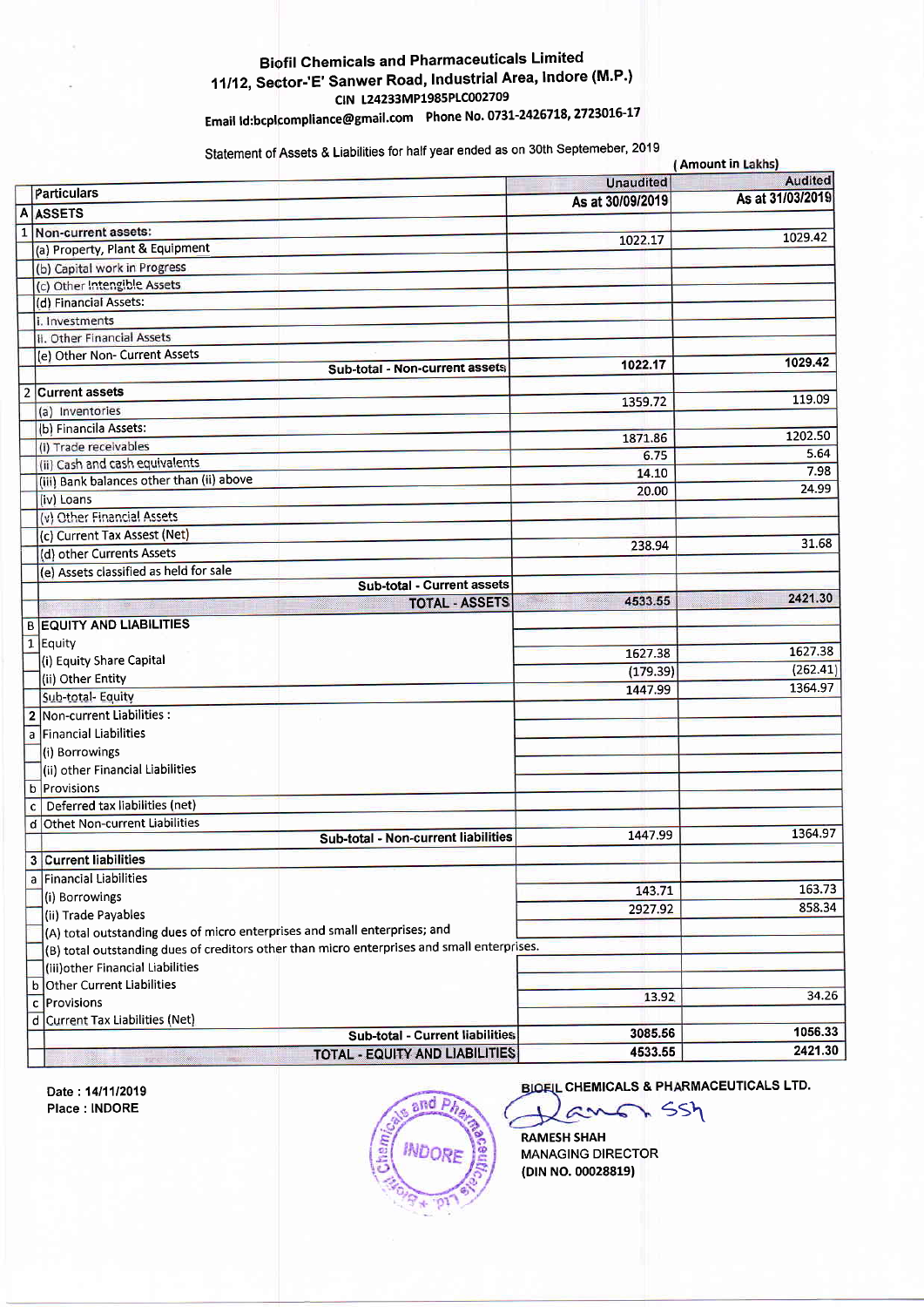### **BIOFIL CHEMICALS & PHARMACEUTICALS LTD.** CIN NO. L24233MP1985PLC002709 Regd Off: 11/12, Sector-'E' Sanwer Road, Industrial Area, Indore (M.P.) Email Id:bcplcompliance@gmail.com Phone No. 0731-2426718, 2723016-17

#### nent of cash flows for the year half year ended 30th Sept 2019

| Statement of cash hows for the year hand                                            |                  |                  | (Amount in Lakhs) |
|-------------------------------------------------------------------------------------|------------------|------------------|-------------------|
|                                                                                     | <b>HALF YEAR</b> | <b>HALF YEAR</b> | For the year      |
|                                                                                     | <b>ENDED ON</b>  | <b>ENDED ON</b>  | ended March       |
| <b>Particulars</b>                                                                  | 30.09.19         | 30.09.18         | 31, 2019          |
| Cash flow from operating activities                                                 |                  |                  |                   |
| lProfit before tax                                                                  | 83.02            | 16.88            | 59.83             |
| Adjustments to reconcile profit before tax to net cash used in operating activities |                  |                  |                   |
| Depreciation of property, plant and equipment                                       | 18.58            | 14.60            | 36.51             |
| Finance cost                                                                        | 6.86             | 7.79             | 16.03             |
| Net (gain)/ loss on derivative contracts on account of Ind AS adjustments           |                  |                  |                   |
| Provision for doubtful advances/debts                                               | 108.46           | 39.27            | 112.38            |
|                                                                                     |                  |                  |                   |
| Working capital adjustments                                                         | (1240.63)        | (638.26)         | (16.61)           |
| Increase/ (Decrease) in Inventory                                                   | (669.36)         | 570.76           | 95.58             |
| (Increase)/ Decrease in Trade Receiable                                             | (202.27)         | (138.19)         | (3.90)            |
| (Increase)/ Decrease in other current assets                                        | 2069.58          | 212.88           | (55.83)           |
| Increase/ (Decrease) in trade payables                                              |                  |                  | 5.34              |
| Increase/ (Decrease) in other financial liabilities                                 | (8.74)           | (15.96)          | 0.00              |
| Increase/ (Decrease) in other liabilities                                           |                  | 30.49            | 136.96            |
| Cash generated from operations                                                      | 57.04            |                  |                   |
| Current tax assets                                                                  | (11.60)          | (11.51)          | (11.39)           |
| Net cash flows from operating activities                                            | 45.44            | 18.98            | 125.57            |
|                                                                                     |                  |                  |                   |
| Cash flow from investing activities                                                 |                  |                  |                   |
| Payment for purchase and construction of property, plant and equipment              | (11.33)          | (37.70)          | (141.25)          |
| Proceeds from sale of property, plant and equipment                                 | 0.00             | 0.00             | $0.00\,$          |
| (Increase)/ Decrease in other bank balances                                         |                  |                  |                   |
| Interest received                                                                   |                  |                  | 0.00              |
| Net cash flows from investing activities                                            | (11.33)          | (37.70)          | (141.25)          |
| Cash flow from financing activities                                                 |                  |                  |                   |
| Increase/(decrease) in Borrowings                                                   | (20.02)          | 6.94             | 7.88              |
| Deemed Investment by Holding Company                                                |                  |                  | 0.00              |
| Finance cost                                                                        | (6.86)           | (7.79)           | (16.03)           |
| Net cash flows from financing activities                                            | (26.88)          | (0.85)           | (8.16)            |
|                                                                                     |                  |                  |                   |
| Net increase / (decrease) in cash and cash equivalents                              | 7.23             | (19.56)          | (23.83)           |
| Cash and cash equivalents at the beginning of the year                              | 13.62            | 37.45            | 37.45             |
| Cash and cash equivalents at the end of the year                                    | 20.85            | 17.89            | 13.62             |
| Increase /(Decrease) in cash and cash equivalnts                                    | 7.23             | (19.56)          | (23.83)           |